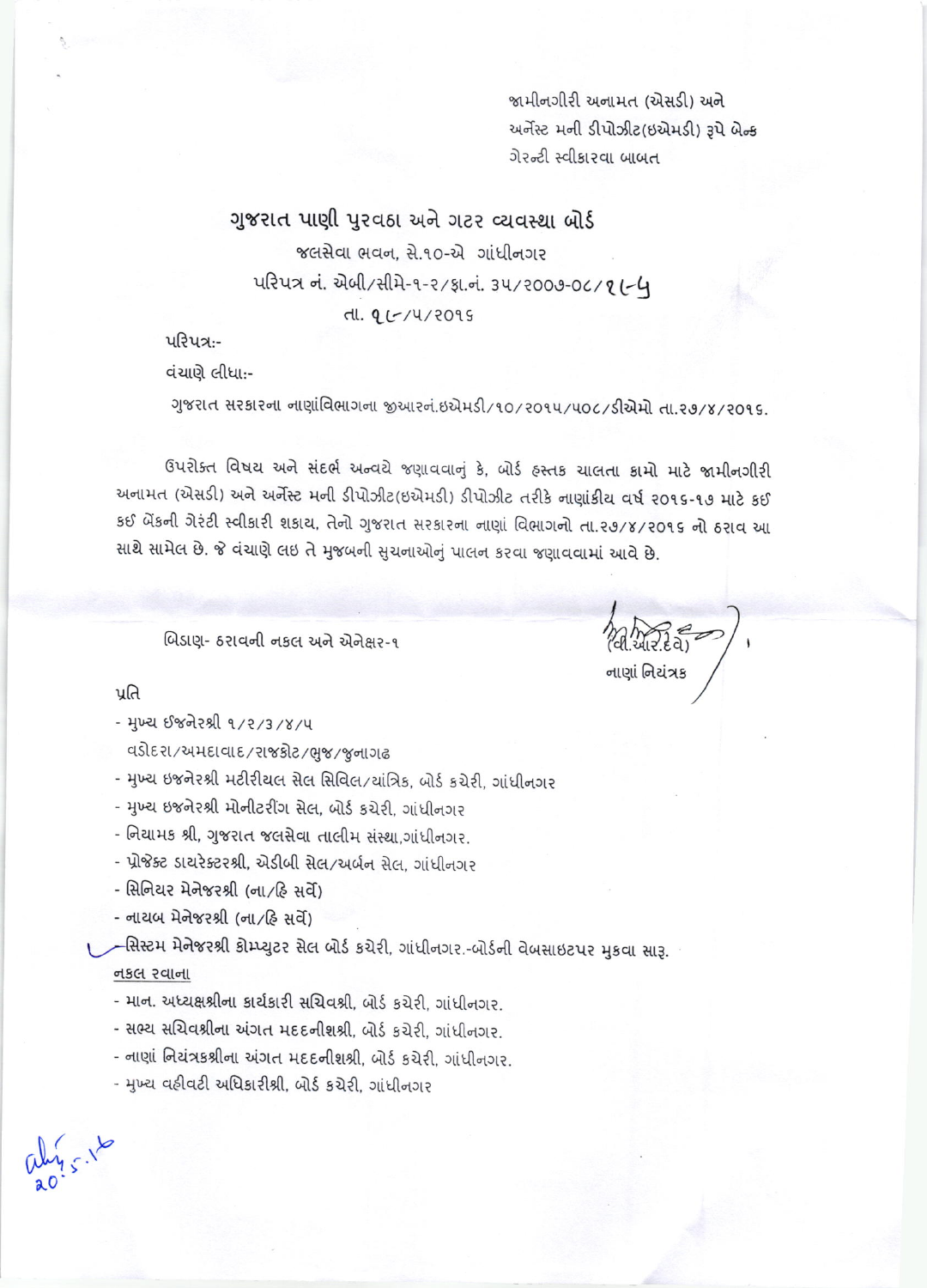### Acceptance of Bank Guarantee as Security Deposit and Earnest Money Deposit.

#### Government of Gujarat

#### Finance Department

GR. No.: EMD/10/2015/508/DMO

Date: 27/04/2016

# Read: FD GR. No.: EMD/10/2014/570/DMO Dt. 01/04/2015

#### Preamble:

Tendering authorities of the State Government and its Boards/Corporations/ Societies/PSUs frequently take Bank Guarantee from the bidders towards Security Deposit (SD) and Earnest Money Deposit (EMD). State Government had issued the list of eligible banks for the financial year 2015-16 vide above mentioned resolution of this dcpartment Dt. 01-O4-2O 15.

After careful consideration, the Government has decided to approve the list of Banks whose Bank Guarantees would be accepted in the financial year 2016-17 and it has now been decided to resolve as follows:

### Resolution:

Government Departments and its Boards/Corporations/Societies/PSUs would accept Bank Guarantee [towards Security Deposit (SD) and Earnest Money Deposit (EMD)] issued by any of the bank included in the **Annexure I**, attached to this Resolution.

The tendering authority will be required to ascertain the authenticity of the Bank Guarantee and set up necessary internal control procedures.

# By order and in the name of the Governor of Gujarat

(Roopwant Singh) Additional Secretary (Budget) Finance Department

 $1/3$